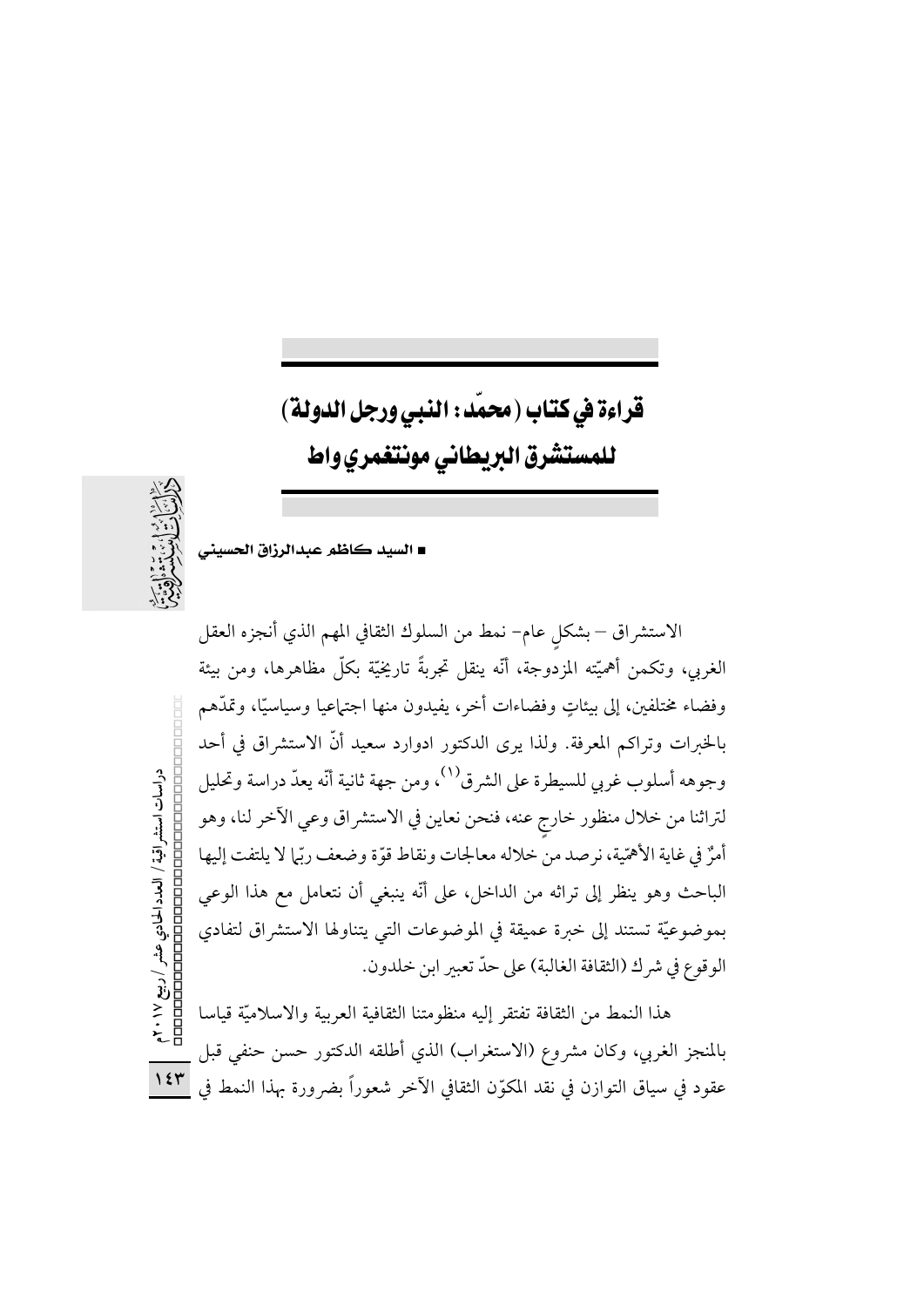إغناء ثقافتنا من خلال تجديد آليَّاتها وتعميق خطابها، ومحاولة جادَّة للخروج من التفكير السلفى والتغريبي اللذين مثّلا طرفي الافراط والتفريط في كيفيّة التعامل مع الثقافة الغربيّة<sup>(٢)</sup>، كما أنّ هذا المشروع يعيد النظر بالقيمة المعرفيّة للاستشراق، ويزلزل فكرة أنَّ ما قيل عن الشرق يعدّ حتميّاً (٣).

ولا شكٍّ في أنَّ نقد الاستشراق وتحليل مقولاته عن التراث العربي والإسلامي، يشكّل مفصلاً مهمّا من مفاصل مشروع (الاستغراب) وإن كان بشكل غير مباشر، وفي هذا السياق كانت هذه الملاحظ النقديّة لكتاب المستشرق البريطاني مونتغمري واط (محمّد: النبيّ ورجل الدولة).



قراءة في

كثاب (محمد:

النبي ورجل الدولة) / كاظ

لمرزاق الحسبينج

#### مونتغمري واط:

جاء في موقع (ويكيبيديا) الموسوعة الحرّة، «وليام مونتغمري واط (١٤ مارس ١٩٠٩ –٢٤ أكتوبر ٢٠٠٦) كان مستشرقا بريطانيا عمل أستاذا للغة العربية والدراسات الإسلامية والتاريخ الإسلامي بجامعة أدنبرة في أدنبرة، إسكتلندا. ومن أشهر كتبه كتاب (محمد في مكة ١٩٥٣) وكتاب (محمد في المدينة ١٩٥٦)»، وله كتب أخرى منها (فضل الإسلام على الحضارة الغربيَّة)، أمَّا كتاب (محمَّد النبي ورجل الدولة) الذي ترجمه حمّود حمّود، فهو بمثابة اختصار لكتابيه المذكورين كما صرّح المؤلّف نفسه في آخر كتابه<sup>(٤)</sup>.

### موضوعيّن مونتغمري واط:

0000000000 ترسّم المؤلّف إلى حدّ كبير طريق الموضوعيّة والحياد في عرض سيرة النبيّ ص وملابسات الدعوة إلى الإسلام، وأخذ على كتَّاب قومه تقويمهم سيرة النبيّ بطريقة التفكير الغربي عن طبيعة الجماعة الدينيّة<sup>(٥)</sup>، وبقوانين العصر الراقي أو (الأقل رجولة  $155$ وشجاعة)<sup>(٦)</sup>، فالمنهج الصحيح لديه يكون من خلال تقويم الأحداث طبقاً لطريقة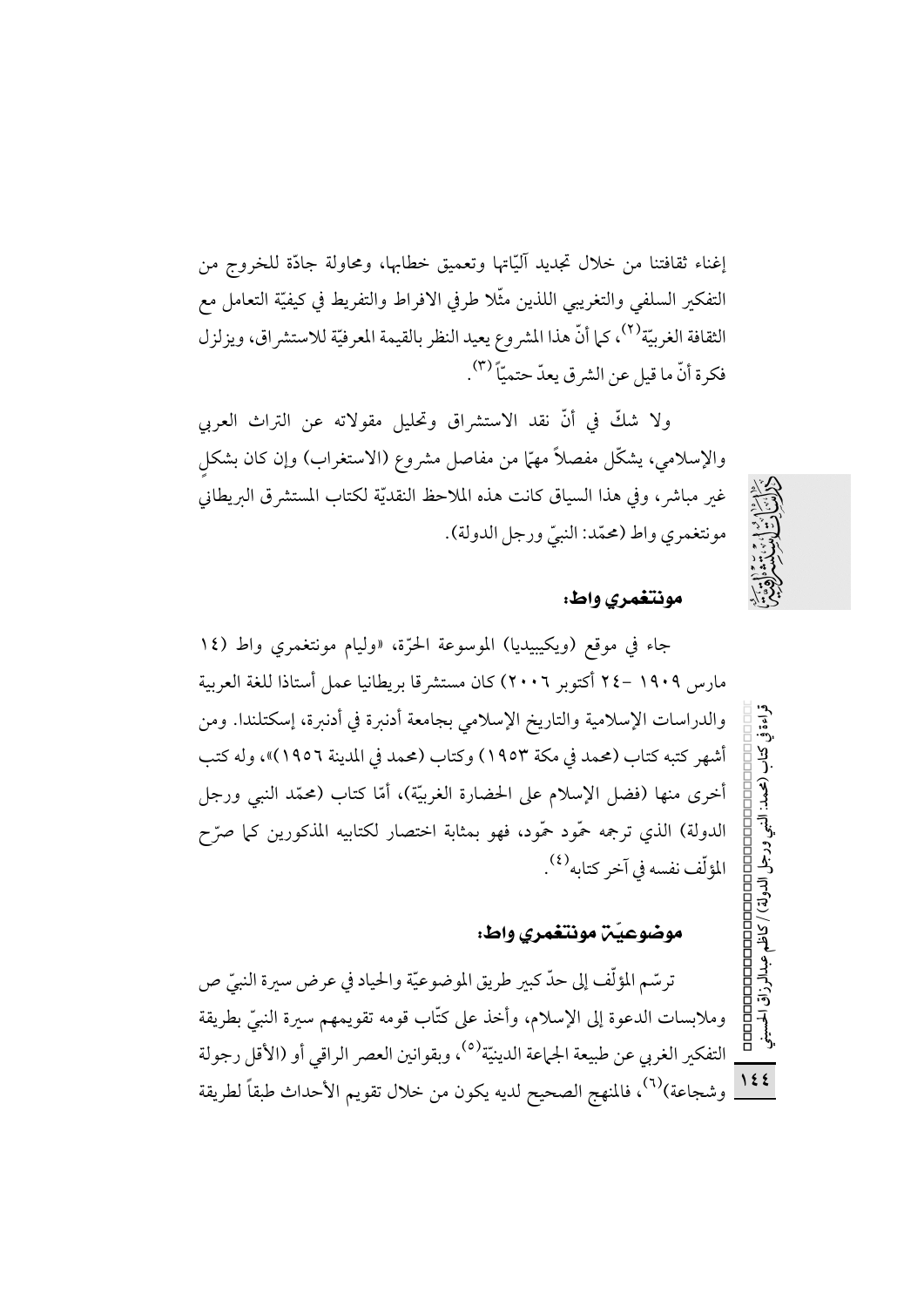تفكَّر النَّبِيِّ ﷺ، وطبقاً للمعايير المحليَّة والعالميَّة السائدة في ذلك العصر الذي عاش فيه النبيِّ ﷺ، فلا دليل على خيانة أو شهوانيَّة أو رغبة في القتل، بدليل أنَّ معاصر ي النبيِّ لم ينتقدوه، ولم يجدوا فيه عيباً أخلاقيّاً، وقد سعى الإسلام للتخلص من كثير من تلك المعايير تدريجيّاً<sup>(٧)</sup>، وفي هذا الضوء دافع عن النبيّ ﷺ في حملته ضدّ اليهود عموماً ويهود بني قريظة على وجه الخصوص، وعن الحكم الذي نزل بهم. وهذه الحملة تلقى تجاوبا لدى منتقدي النبي ﷺ من عرب وغربيين<sup>(٨)</sup>، وقلَّل في موضع آخر من كتابه من أهميّة ما قيل إنّ النبيّ أبقى بعض الطقوس الوثنيّة في ممارسات الحج؛ لأنَّ الإسلام لم يتسامح أبداً مع أيَّ طقس أو فكرة تتصادم مع اعتقاد (لا إله إلَّا الله)، فلا بأس – من وجهة نظر مونتغمري– بالإبقاء على طقوس وثنيّة لا تتصادم مع التوحيد، مع تحويل ترميزها إلى ما يتناسب والدين الجديد، كرجم الجمرات الذي تحوّل إلى رمزيّة لرجم الشيطان<sup>(٩)</sup> .



#### منهج مونتغمري:

اعتمد الكاتب طريقة التحليل في عرض الأحداث، ومحاولة رصد الأسباب دراسات استشراقیة / العدد الحادي عشر / ریبع ۲۰۱۷ م<br>Попотопонопольное изменения<br>Попотопонопольное изменения والنتائج التي كان يتوخَّاها النبيِّ الأعظم ﷺ، على طريقة فلسفة العلوم التي نشأت مدرستها في الغرب<sup>(١٠)</sup>؛ ولذا جاء أسلوبه التحليلي متّسماً بالنظرة الماديّة<sup>(١١)</sup> المفرطة التي تغيب في آفاقها الرؤى الغيبيّة والدينيّة التي كانت سببا رئيساً في مجمل أحداث الدعوة الاسلاميَّة، فكان العامل المادي بتمظهراته المتنوِّعة: الاقتصادي والسياسي والاجتماعي (القبلي) أقوى حضوراً من العامل الديني الغيبي، أو العامل الأخلاقي، وكذلك التفسيرات الميثولوجية، كتحليله لتحريم الأشهر الحرم ووجود الحرم المكَّبي، لعوامل اقتصادية ترتبط بانتعاش التجارة في مكّة<sup>(١٢)</sup>، مغيّباً العامل الأخلاقي في حقن دماء الناس الذي كان التشريع ناظراً إليه، وخلق فرصة زمانيّة ومكانيّة جيّدة  $150$ للسلام والأمان. وتحليله لقصَّة بحيري الراهب، إذ يعزوها إلى المخيال الشعبي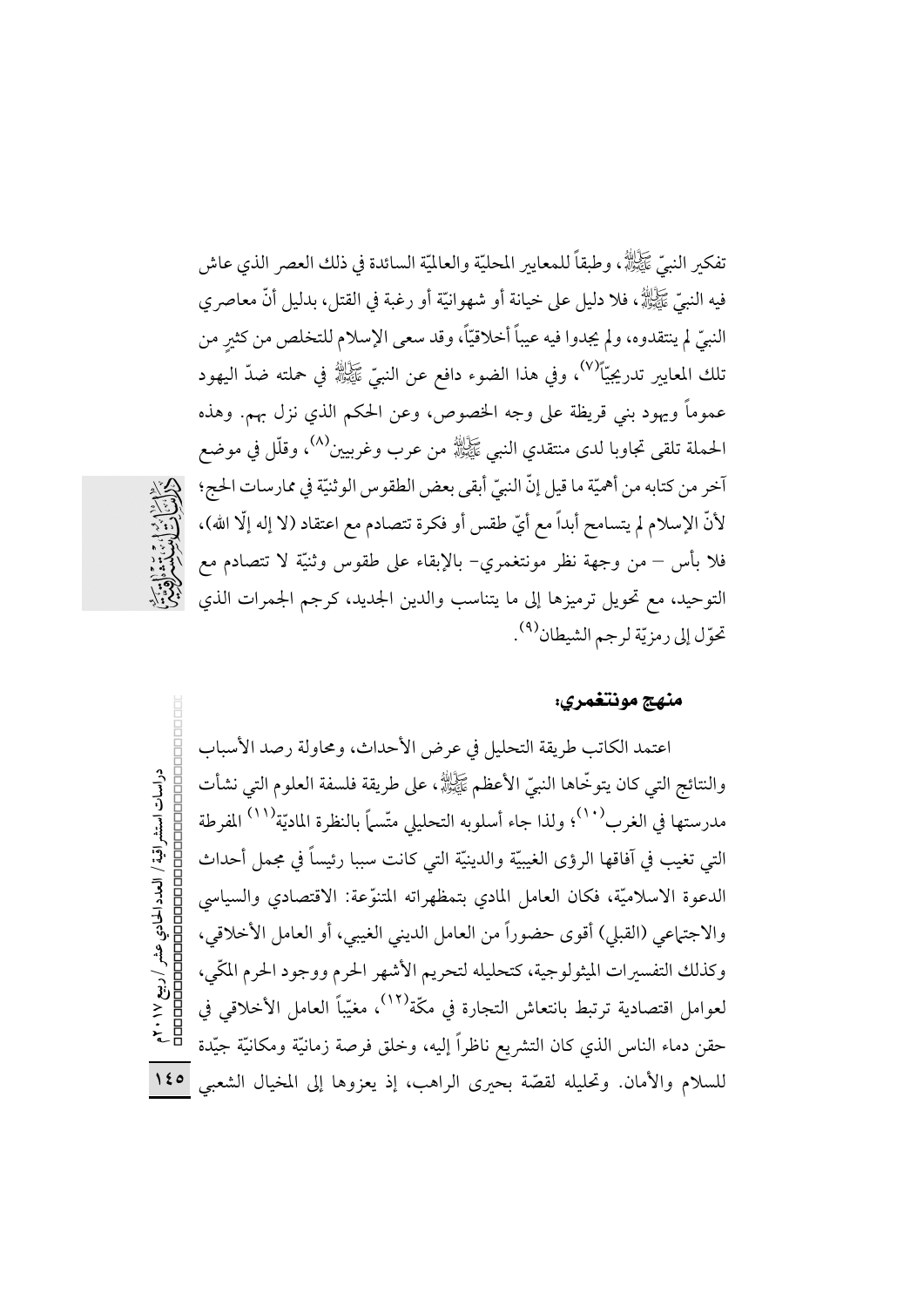(الميثولوجي) الذي يسبغ الطابع السحري والخوارق على شخصيّة الرجل العظيم````. وكذلك يرى –تخمينا– أنّ الآيات التي تنسجم مع معتقدات أهل الكتاب ناشئة من تأثير الديانتين (اليهوديّة والمسيحيّة) في تفكير النبيّ لاحتهال وجود لقاءات بين النبيِّ ﷺ وعلياء من الديانتين<sup>(١٤)</sup>، وهو ما سبقه إليه مستشر قون آخرون كما نوَّه، ولكنَّ مونتغمري حاول وضع تكييف اجتهاعي لهذا التأثير يقلل من الغلوّ فيه'''. وعزا إصرار أبي طالب على حماية النبيِّ ﷺ لأسبابٍ عصبيَّة فقط''''، وقد دفعته هذه الرؤية إلى التشكيك غبر المبرَّر علميًّا بروايات تاريخيَّة كثبرة، كتشكيكه من غبر مبرّر معقول ببعض تفاصيل حادثة بيعتي العقبة الأولى والثانية <sup>(١٧)</sup>، وبرواية مبيت أمير المؤمنين في فراش النبي ﷺ ليلة الهجرة<sup>(١٨)</sup>، وربَّها هذا من تأثير كتَّاب غربيين كتبوا عن حياة النبيّ بشكل متحيّز كما أشار بنفسه إلى ذلك<sup>(١٩)</sup>. وافترض مونتغمري أنَّ النبيِّ محمّداً حاول نمذجة الإسلام على الطريقة اليهودية لاستهالتهم من خلال اختيار بيت المقدس قبلةً، وصيام عاشوراء يوم الغفران اليهودي، وإقامة صلاة الجمعة التي ترتبط بالتهيؤ عند اليهود لعطلة السبت اليهوديّة<sup>(٢٠)</sup>، واحتمل أنّ تحويل القبلة إلى مكَّة بأنَّه محاولة لكسب القبائل المعادية لليهود<sup>(٢١)</sup>! ومن الواضح أنَّ ذلك رجم بالغيب وليس أكثر، وإنَّما التوجُّه لبيت المقدس ومن ثمَّ التحوَّل إلى مكَّة، وإقامة صلاة الجمعة كانا امتثالا لتوجيهات الله سبحانه وتعالى لنبيّه ﷺ، التي تستند إلى شبكة المصالح والمفاسد الواقعيَّة التي تعلَّل الأحكام الشرعيَّة'```)، أمَّا صوم يوم عاشوراء فهو من موضوعات بني أميّة. وعند حديثه عن فطنة النبيّ وذكائه في مواجهة مؤامرات الاغتيال القرشي، نقل حادثةً لم يشكّك بها ولم يقترح تفسيراً ماديّاً فتركها بلا تحليل، وهي مؤامرة سرِّية جرت بين شخصين لاغتيال النبي ﷺ وعندما وصل أحدهما للمدينة لتنفيذ عمليّة الاغتيال واجهه النبيّ بكل تفاصيل المؤامرة، وربّها كان مونتغمري مؤمناً بها وبمفصلها الميتافيزيقي (٢٣)، ولكن منهجه قد منعه من ١٤٦ التصريح بذلك.

قراءة في كتاب (محمد: النهي ورجل الدولة) / كاظم عبدالرزاق الحسيني **Contra contra contra contra DODOOOOOOOOOO**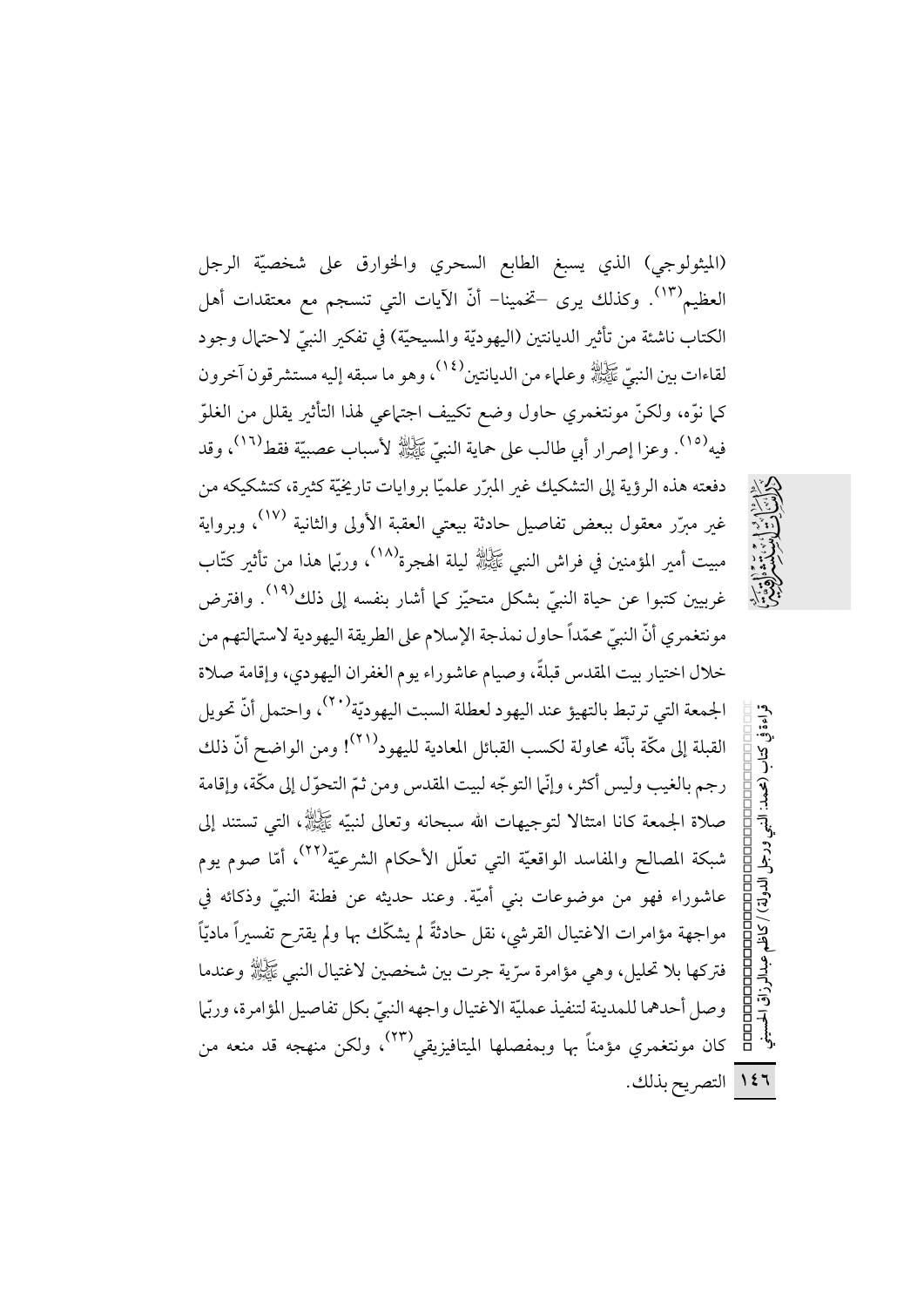وعموما نحن نلحظ بوضوح تأثَّر مونتغمري في تحليلاته المذكورة بعنصر التاريخيّة في فلسفة العلوم، الذي يعدّ التفسير العلمي المقبول –من وجهة نظرهم– في تفسير النصوص والوقائع والأنهاط المختلفة للسلوك<sup>(٢٤)</sup>، فعلى سبيل المثال يرى المفكَّر الجزائري محمَّد آركون أنَّه ينبغي أن نقرأ قوله تعالى: ((لِلذَّكَر مِثْلُ حَظٍّ الأُنثَيَيْنِ))<sup>(٢٥)</sup>بعد الاطلاع على وضع المرأة في السياق التاريخي الذي نزلت فيه الآية الكريمة، فحكم الآية انعكاس له ولا يمكن أن تكون عابرة للزمان والمكان<sup>(٢٦)</sup>، وتعود فكرة ربط النصوص بالدوافع التاريخيَّة المنبثقة من زمان ومكان محدَّدين، وتقييدها بهما إلى الفيلسوف الألماني كادامير (٢٠٠٣م)<sup>(٢٧)</sup>، ولا شكِّ فى أنَّ تطبيقها على النص القرآني ينتهي إلى القول بنسبيّة الأحكام القرآنيّة، وانسجامها مع أحوال القرن السابع الميلادي فقط، وهذا ما يتنافى مع عالميَّة الرسالة الخاتمة وهدف القرآن الكريم في الهداية وتنظيم الحياة البشرية<sup>(٢٨)</sup>.



## مصادر مونتغمري الاسلامين:

كانت مصادره التي اعتمدها قد أثَّرت في تكوين نظرة ناضجة أكثر، إذ إنَّها 00000000000000000000000 قليلة، فقد اعتمد القران الكريم المترجم، وسيرة ابن هشام المترجمة، وصحيح البخاري، وطبقات ابن سعد، وبعض كتب التاريخ العام، وكتابات غربيّة متعدّدة عن النَّبِي ﷺ، وربَّها أفاد من كتابات الغزالي، التي لا تسعفه كثيرًا في موضوعه، وخلت قائمة مصادره من مصادر أخرى مهمّة، كما خلت من مصادر الشيعة الاماميّة تماماً التاريخيَّة والروائيَّة، ويبدو أنَّ هذه الاشكاليَّة المنهجيَّة وسمت أغلب المستشرقين في أعمالهم الكتابيّة عن رسول الله ﷺ وعن الإسلام وتشريعاته.

مضافا إلى ذلك فإنَّ سيرة ابن هشام ليست نهائيَّة ولا حاسمة، وفيها الغث والسمين الذي ينبغي أن يتعامل معها الباحث بمعايير خاصّة في النفي والاثبات والتشكيك، كما أنَّ مراجعة تفاسير القرآن الكريم بنوعيها السنَّى والشيعي له أثر مهم

دراسات استشر اقیة / العدد الحادي عشر / ريبع ۲۰۱۷م<br>Попотопопотополого состания<br>Попотополого состания  $\sqrt{\epsilon V}$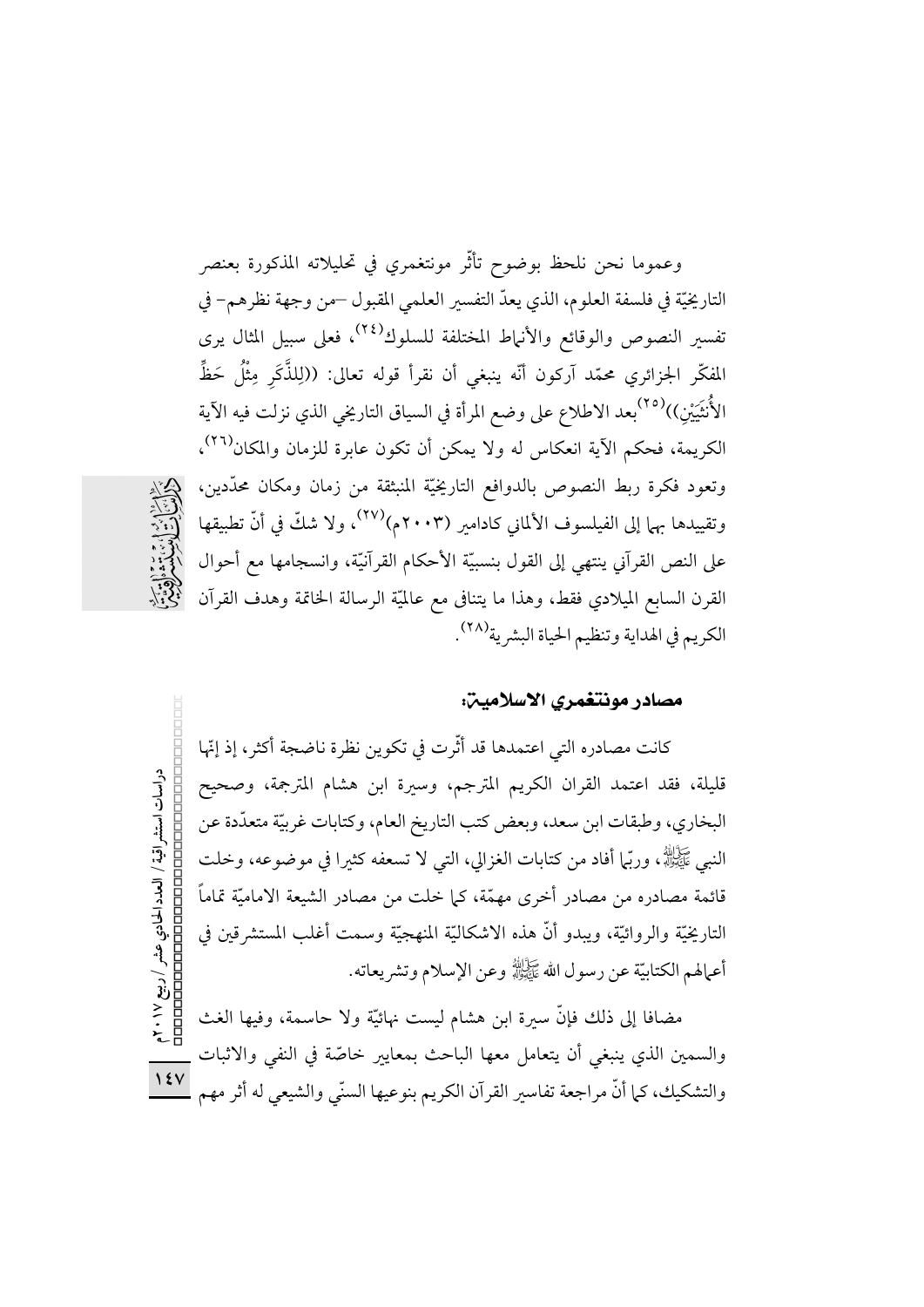في حسم التصورات الصحيحة أو القريبة من الواقع في فرز الموضوعات التاريخيّة التي تتنافى مع القرآن الكريم، فمثلاً نجد أنَّ مونتغمري تقبَّل قصَّة الغرانيق العلى أو ما يسمِّيها بـ(الآيات الشيطانيَّة) كمسلَّمة تاريخيَّة، وإن حاول تسويغها –بذكاء– بها لا يتنافى مع التوحيد الذي بشَّر به النبيِّ ﷺ (٢٩) وقد أدَّى التسليم بهذه القصَّة من دون تحقيقها وتمحيصها أن يستنتج منها أنَّ فكرة التوحيد لم تكن بعد متبلورة عند النَّبِيِّﷺ!، وأنَّ النَّبِيّ كان على استعداد لقبول عبادة كائنات أخرى أدنى من الله!<sup>(٣٠)</sup>، بل جعل (الآيات الشيطانيّة) تاريخاً أرّخ بها موعد الهجرة إلى الحبشة بأنّه كان بعد نسخها<sup>(۳۱)</sup>وهذا من تأثير نظرية فلسفة العلم التي ترى أنّ المعرفة الدينيّة تاريخيّة، وأُنّها تنمو كما ينمو الكائن الحي، وتتطوّر تدريجيّاً<sup>(٣٢)</sup>. كما تقبّل فكرة أنّ آباء النبيِّ وأجداده كانوا كفَّاراً، وأنَّ النبيِّ ﷺ صرّحٍ بأنَّ عبد المطلب في النار، وكان هذا التصريح أحد الأسباب المهمّة التي أجّجت عداوة عمّه أبي لهب<sup>(٣٣)</sup>، وكان يمكن أن يتجاوز هذه الموضوعات الروائيَّة وما يترتَّب عليها من مضاعفات، فيها لو اطلَّ على مصادر التاريخ والتفسير والحديث عند الاماميّة التي تسفّه بالدليل القاطع (قصّة الغرانيق العلي) وتجمع بالبرهان على إيهان آباء النبيِّ ﷺ.

وفي هذا السياق أرسل مونتغمري فكرة أنَّ رسول الله لم يفكِّر في مستقبل قيادة الدعوة بعد وفاته إرسال المسلَّمات<sup>(٣٤)</sup>، وهذا يتناقض مع تحليله المستمر في أنّ النبيﷺ كان له أهداف استراتيجية وبعيدة المدى في تحركاته، من ذلك مثلاً، ذهابه بجيش كبير إلى دومة الجندل، فقد استغرب مونتغمري من هذه الغزوة التي لا يرى لها مبرَّرا عسكريًّا أو سياسيًّا، ولكنَّه أزال استغرابه باستنتاج تخميني من الصعب تجنَّبه – على حدّ قوله- أنّ ثمّة علاقة بين هذه الغزوة والفتوحات اللاحقة التي جرت بعد وفاته، فقد كانت دومة الجندل الطريق التي مرّت على طولها الجيوش الاسلاميّة لقهر الامبراطوريّة البيزنطيّة<sup>(٣٥)</sup>. وتحدّث عن مهارة النبيّ الاداريّة وحكمته في اختيار <mark>١٤٨</mark> الناس كمندوبين في الأمور الإدارية التفصيليّة، فلا يمكن —والكلام لمونتغمري–



E أواءة في كتاب (محمد: النبي ورجل الدولة) / كاظم عبدالرزاق الحسينى<br>قراءة في كتاب (محمد: النبي ورجل الدولة) / كاظم عبدالرزاق الحسينى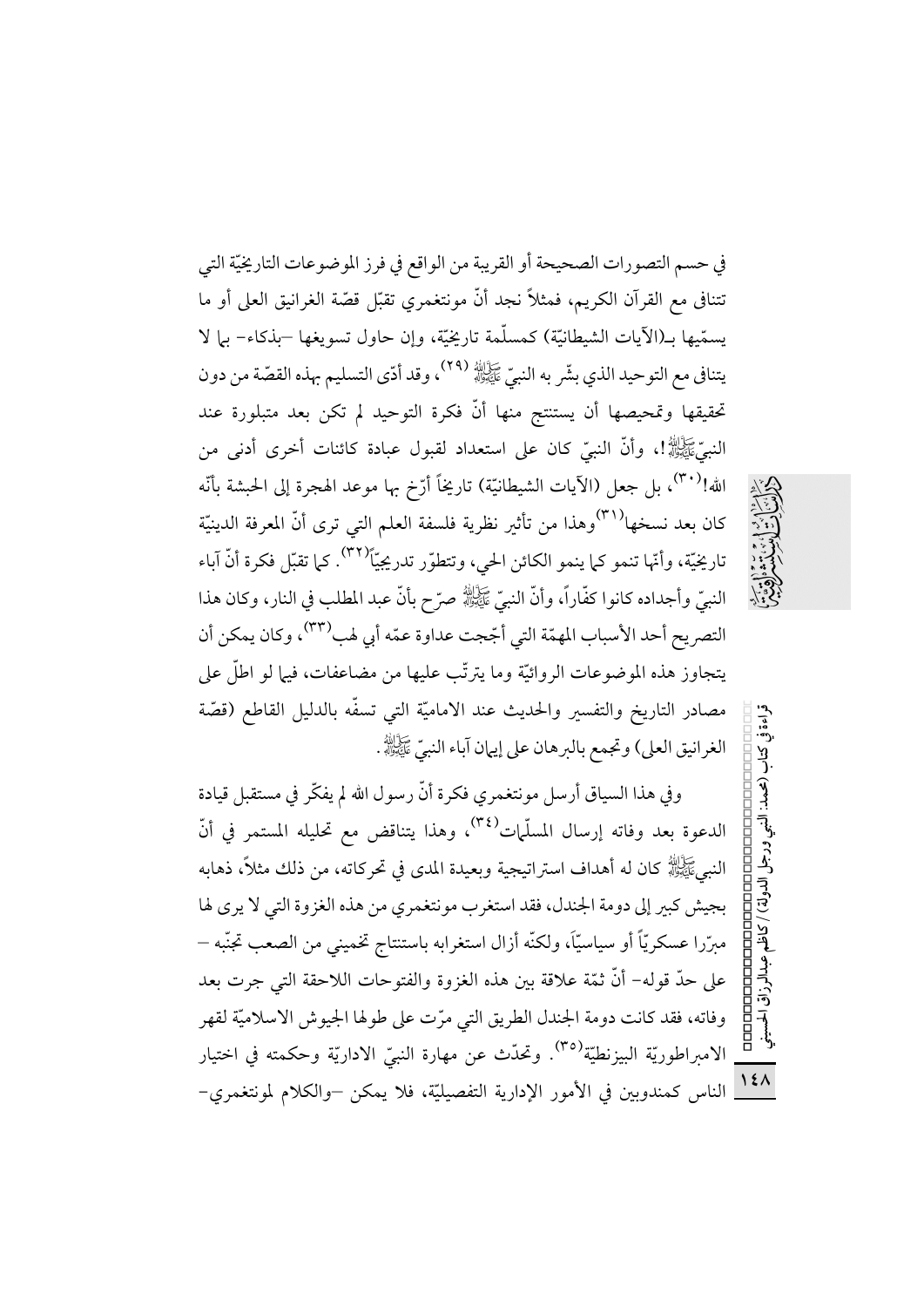للمؤسَّسات والسياسات السليمة الاستمرار، اذا كان القيام بتنفيذها يتمَّ على نحو خاطئ ومتخبّط،<sup>(٣٦)</sup> ومع هكذا تحليل لمديات تفكير النبيّ وبراعته في الإدارة، فكيف ينحسر عن قضيّة مفصليّة وخطيرة، أعنى بها عدم تفكير النبي بمستقبل قيادة الإسلام، وكيف يحدث ذلك والنبيِّ يدرك أنَّ عدداً معتدًّا به من القبائل العربية دخلت الإسلام في اليمن ومكَّة والبحرين والطائف وحوالي مكَّة بسبب هيبة محمَّد ﷺ وطمعًا في تحالف قوى يضمن سلامتها، وأنَّها بمجرد زواله قد ترتدَ وتشكَّل خطرًا بأثر رجعي على الإسلام، زد على ذلك الطامحين إلى مقاليد الحكم، ولذا فليس من الغريب أن تتسلَّم عائلة أبي سفيان العدو اللدود للإسلام قيادة الأمَّة الاسلاميَّة بعد خمسين سنة من وفاة النبيِّ ﷺ والتي معها بدأ العدّ التنازلي عمليّا للأمّة الاسلاميّة بوصفهم حضارة ودولة كبرى سياسيًّا ودينيًّا.

وفي هذا السياق يؤخذ على مونتغمري إغفاله الحديث عن حادثة (يوم الدار) التي تعدُّ مفصلاً مهمًّا في دلالتها في النظام السياسي الوليد مع الدعوة الاسلاميَّة، واغفاله هذا أوقعه في التقليل من أهميَّة أن يكون عليًّا لِمَائِلَةٍ هو أوَّل من أسلم؛ لأنَّه كان صبيًّا! فيها رجِّح أن يكون زيد بن حارثة هو أوَّل مسلَّم من الرجال كونه كان في دراسات استشر اقیة / العدد الحادي عشر / ريبع ٢٠١٧م<br>Папанана - соороно сооронов الثلاثين من عمره، وكان يظهر محبَّة وولاءً للنبيّ بيما يفوق حتَّى على! <sup>(٣٧)</sup>، ولا نعلم متى كان السنِّ معيارا في تقويم الرجال، وهل أنَّ طفولة المسيح تقلَّل من أهميَّته اللاهوتيَّة في مقابل رجال الدين اليهود من الشيوخ والكهول؟ ،ثمَّ جاء اغفاله عن حادثة الغدير مكمّلة لحلقات الاغفال تلك، على الرغم ممّا فيها من بُعد سياسيّ واجتماعي تؤهّلها للنظر والتحليل في سياق الدعوة الإسلامية وآفاقها المستقبليّة، على الرغم من أنَّه عطف الحديث عن حجَّة الوداع، وكلَّ ما ذكره عن عليَّ ءليَّالِ في كتابه: أنَّ النبيِّ كان مولعاً بابن عمّه الأصغر عليّ بن أبي طالب...إلّا أنّه أدرك من دون شك أنَّ عليّاً لم يكن مؤهّلا لأن يغدو رجل دولةٍ ناجحاً<sup>(٣٨)</sup>! وهكذا جاء رأيه منحازاً وغير  $159$ موضوعي، ومبتسراً على خلاف عادته في الوقوف على الأحداث وتحليلها، كما لم يحلّل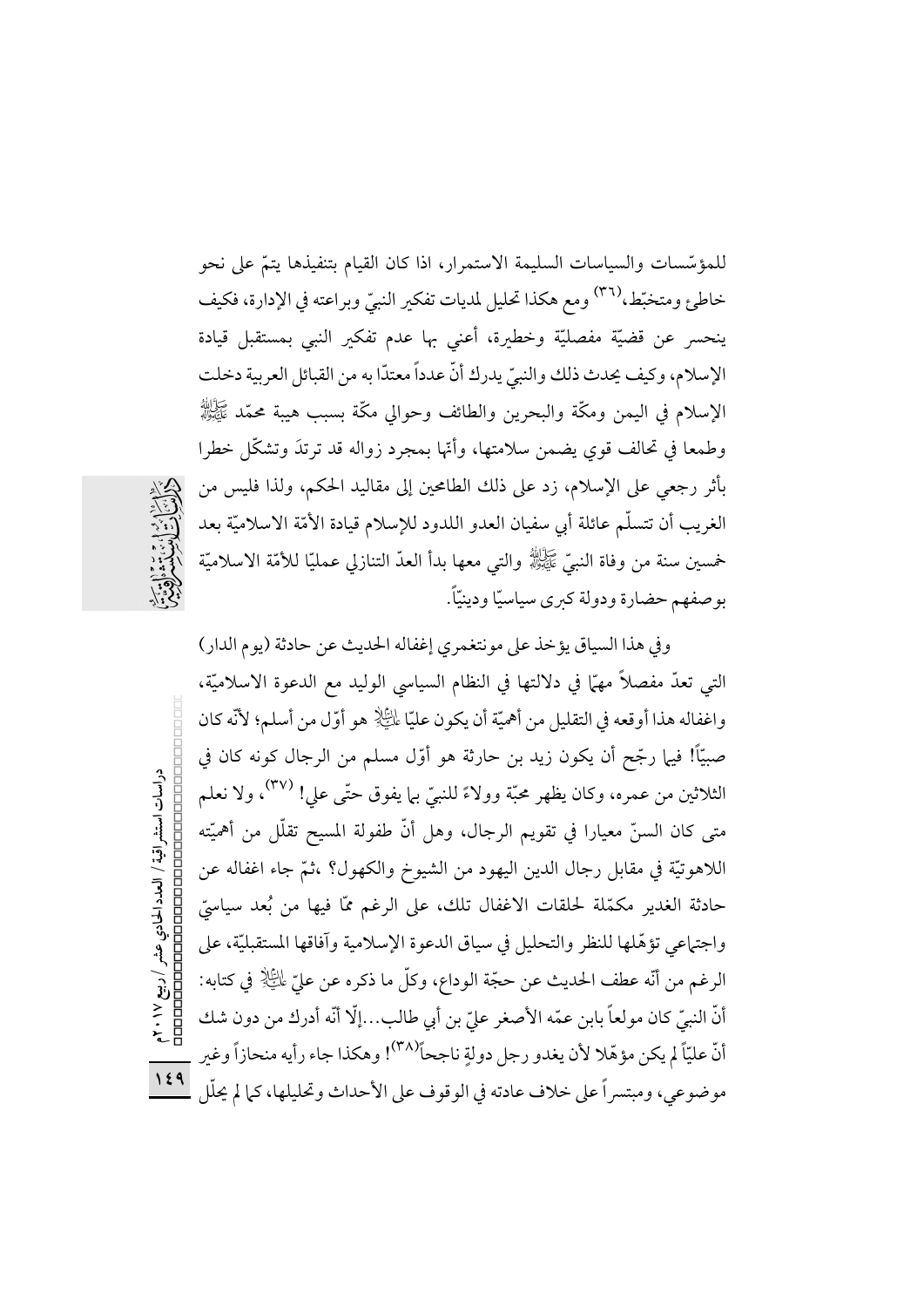النمط الحجاجي الذي أفرزه الاختلاف حول خلافة النبيِّ ﷺ في سقيفة بني ساعدة والنبيّ لّما يدفن، وأشار فقط إلى حصول ضوضاء في مسألة الخلافة حتّى تمّ التوافق على أبي بكر (٣٩).

# رأي مونتغمري في شخصيّة النبي ﷺ:

١– يقرِّر لنا مونتغمري حقيقةً لمسها عن النبيِّ محمَّد ﷺ وهي: لم يحدث أن تمَّ الافتراء على أيِّ من رجال العالم الكبار كما افترى على محمَّد ﷺ. بسبب العداء له ولرسالته<sup>(٤٠)</sup>.

٢− لم يقبل ما قيل أنّ النبيّ محمّداً كان قاسى القلب وخشناً، ورأى أنّ لطفه مع الأطفال، وكثرة أصدقائه منهم، وبكاءه على الأيتام الذي قتل أبوهم في المعارك، شاهدٌ على رقَّة شعور النبيِّ ﷺ (٤١) .بل امتدَّ لطف النبيِّ ﷺ حتَّى طال الحيوانات (٤٢) .

٣– رفض بضرس قاطع الوصف الذي أسبغه منتقدو النبيِّ ﷺ، وخاصَّة في فترة القرون الوسطى، حيث قامت أوروبا بتحريف اسم النبيِّ ﷺ إلى "ماهوند component (بین ورجل الدولة) / کاظم عبدالرزاق الحسینی<br>کتاب (محمد: النبي ورجل الدولة) / کاظم عبدالرزاق الحسینی mahound" وهو اسم للشيطان، وعدّ مونتغمري هذا النوع من السلوك ردّا انفعاليّاً بسبب التمدُّد الإسلامي الذي ضمَّ مولد المسيحيَّة في سوريا ومصر، وعدَّ تلك الأفكار من (البروباغندا) الشائعة في التبشير المسيحي<sup>(٤٣)</sup>، وهي تعني الترويج الذي يعتمد على التأثير في نفس المتلقى من خلال معلومات انتقائيّة، ومن دون موضوعيّة<sup>(٤٤)</sup>، واستخفّ بتفسير بعض المستشرقين بأنّ حالات النبيّ ﷺ مع الوحي ما هي إلَّا إصابة بمرض (الصرع) ، وكان من السهل على مونتغمري ردِّ هذه الاكذوبة باعتبار أنَّ الصرع يؤدّي إلى تدهور بدني وعقلي، ولا يتفتّق عن تشريعات جديدة وأحكام للهداية والتنظيم<sup>(٤٥)</sup>، وكذلك رفض بقوّة ما قيل عن النبيّ من أنّه دجَّال ومحتال، أراد أن يرضي طموحاته بالسلطة من خلال تعاليم دينيَّة اخترعها <mark>١٥٠</mark> ليخدع الآخرين بها<sup>(٤٦)</sup>، مع أنّه – أي النبيّ نفسه–لم يكن مؤمناً بها. وقد ردّ هذه

قراءة في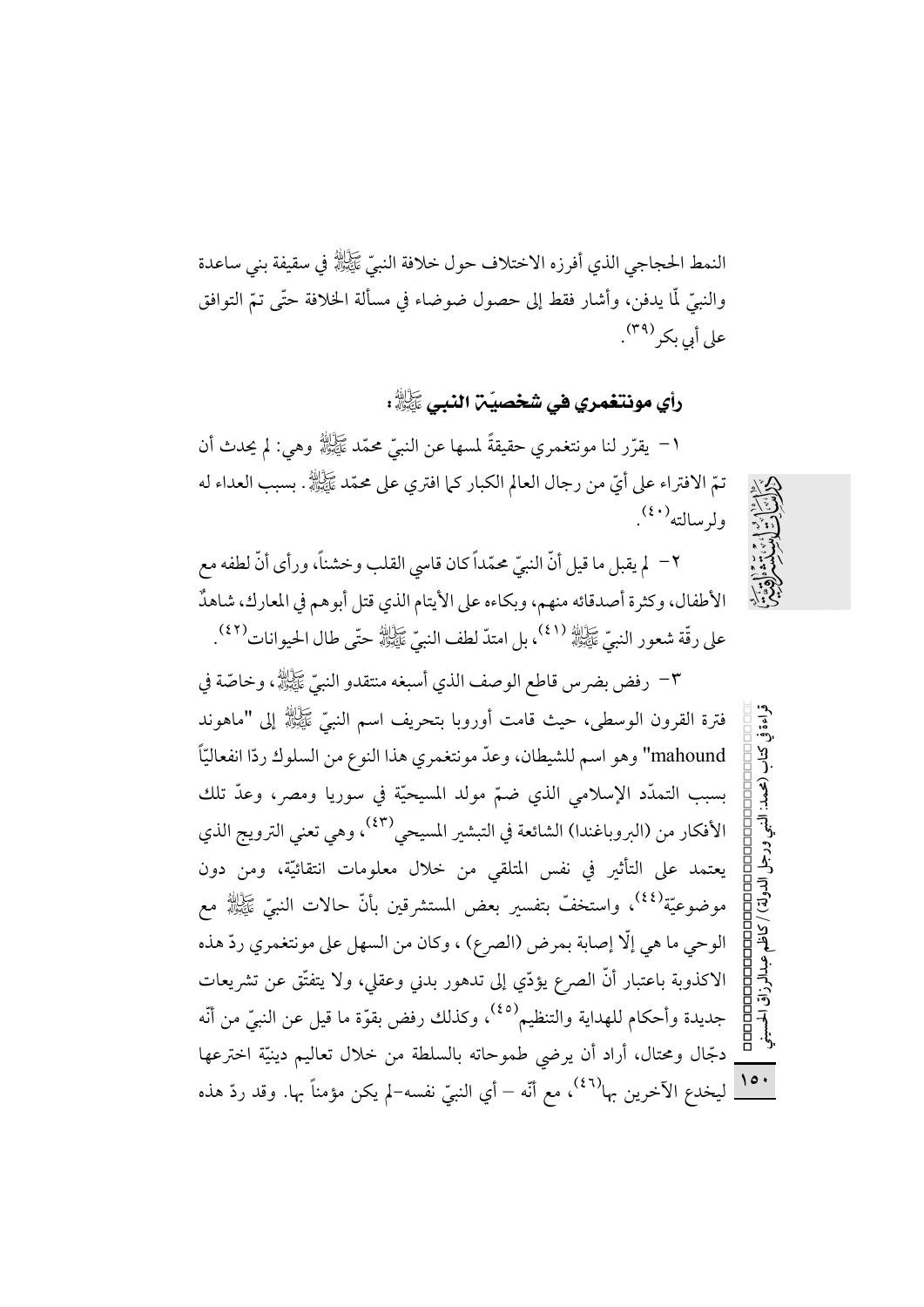الدعوى بطريقة علىانيَّة تارةً وطريقة دينيَّة، وحاصل الأولى أنَّه لا يمكن أن يكون نجاح محمَّد ﷺ في بناء دولة وحضارة وولاء الملايين من الناس له عبر القرون على دجل وأفكار لم يكن مؤمناً بها. وحاصل الثانية: أنَّه كيف يسمح الرب لدين عظيم مثل الإسلام أن ينمو ويتطوّر على قواعد من الكذب والخداع<sup>(٤٧)</sup>؟

ورفض مونتغمري أيضاً الاتهامات التي وصفت النبيّ بأنّه كان شهوانيّاً ويبحث عن اللذائذ الجنسيّة مع النساء<sup>(٤٨)</sup> .

٤– أكَّد مونتغمري أنَّ النبيِّ محمَّدا ﷺ لم يكن صاحب دعوة دينيَّة فحسب، بل أنَّه جاء بنظام اقتصادي واجتهاعي وسياسي، وكان الدين في ذلك النظام يشكَّل جزءاً تكامليًّا، وأضاف في موضع آخر، أنَّ الأنظمة الاجتماعيَّة التي وضعها تنسجم وتتكيَّف مع عددٍ من الظروف البيئيَّة المختلفة في العالم، واستمرت على مدى ثلاثة عشر قرناً<sup>(٤٩)</sup>، وكان قد عدّ في موضع سابق أنّ نموّ الديانات العظيمة في العالم يعود إلى قدرتها على تكييف مبادئها للتطبيق في بيئات مختلفة، وأنَّ النبيِّ ﷺ بالنظر إلى براعته وحكمته استطاع أن يكيّف أفكاره في ظروف وبيئات مختلفة، وكانت هذه واحدة من أسس نجاحاته'٬٥٠).

٥– وفي جواب سؤال طرحه مونتغمري، هل كان محمّد نبيًّا؟ أجاب ما نصّه: أنَّه ليس كل الأفكار التي جاء بها محمَّد حقيقيَّة وصحيحة، إلَّا أنَّه من خلال نعمة الربّ وفضله عليه، تمكّن من تقديم دين أفضل لملايين الناس، أكثر ممّا كانوا عليه من قبل أن يشهدوا: لا إله إلَّا الله، محمَّد رسول الله<sup>(٥١)</sup>. وهذه شهادة ضمنيَّة من مونتغمري أنَّه يصدَّق بدعوى النبي ﷺ في نبوَّته، وأمَّا ما أفاده من أنَّ بعض ما جاء به النبيِّ ﷺ لم يكن صحيحاً فهذا أوَّلا يتناقض مع الاعتقاد بأنَّه نبيٍّ مرسلٍ من الله تعالى، كما إنَّه لم يحدَّد بالضبط غير الصحيح هذا، هل هو في القرآن الكريم، أو في السنَّة النبويّة، وأرجح الظن أنّه يعني السنّة النبوية، وتصوّره ناشئ من الطريقة الخاطئة التي  $\overline{\phantom{0}}$ تعامل بها مع السنَّة النبوية على ما أشر نا إليه آنفاً.

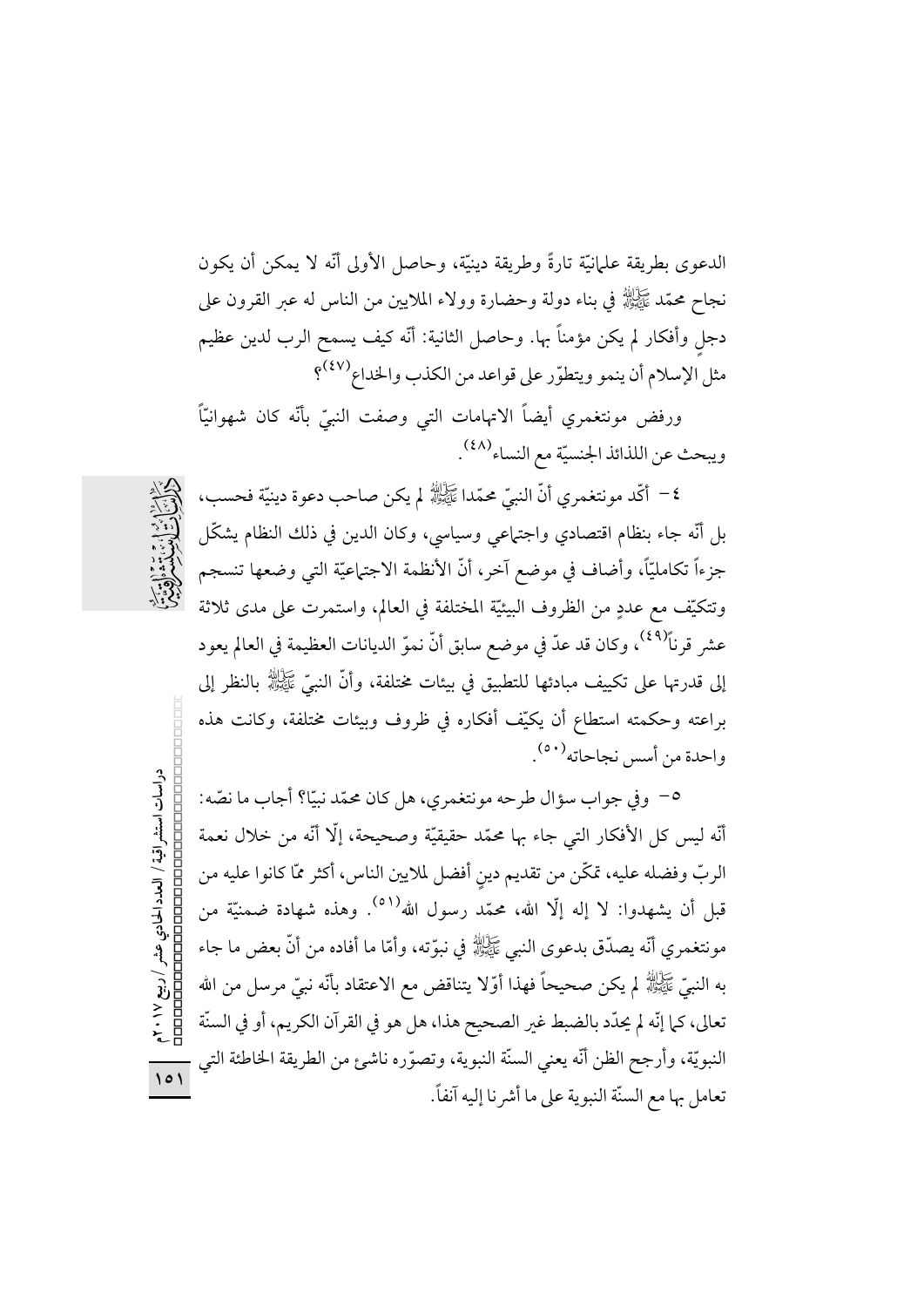٦− أورد مونتغمري تعريضاً واضحا عن تقصير المسلمين بتقديم الصورة الأفضل والكاملة عن قضيَّتهم لبقيَّة العالم، من خلال تقصَّى (الكوني) في حياة محمّدﷺ، أو إظهار حياة النبيّ بوصفها نموذجاً مثالياً ممكناً للإنسانية كلّها، تسهم في التطوّر الأخلاقي للبشريّة، فعند ذلك سيكون لبعض المسيحيين القدرة على الاستماع والتعلّم(٥٢) (٥٣).

وأحسب أنَّ مونتغمري من خلال هذا التعريض يشعر وجداناً أنَّ ذلك في حيّز الإمكان وأنَّ شخصيَّة النبي الأعظم ﷺ مؤهَّلة لأن تكون قدوةً عالميَّة. وهذا ما أكَّده القرآن الكريم بقوله تعالى: ﴿وَمَا أَرْسَلْنَاكَ إِلَّا كَافَّةً لِّلنَّاس بَشِيرًا وَنَذِيرًا وَلَكِنَّ أَكْثَرَ النَّاسِ لَا يَعْلَمُونَ﴾  $(3\,8)\,,$  وبقوله عزّ وجل: ﴿وَمَا أَرْسَلْنَاكَ إِلَّا رَحْمَةً لِّلْعَالَمِنَ﴾  $^{(0\,0)}$ 

\* هوامش البحث \*